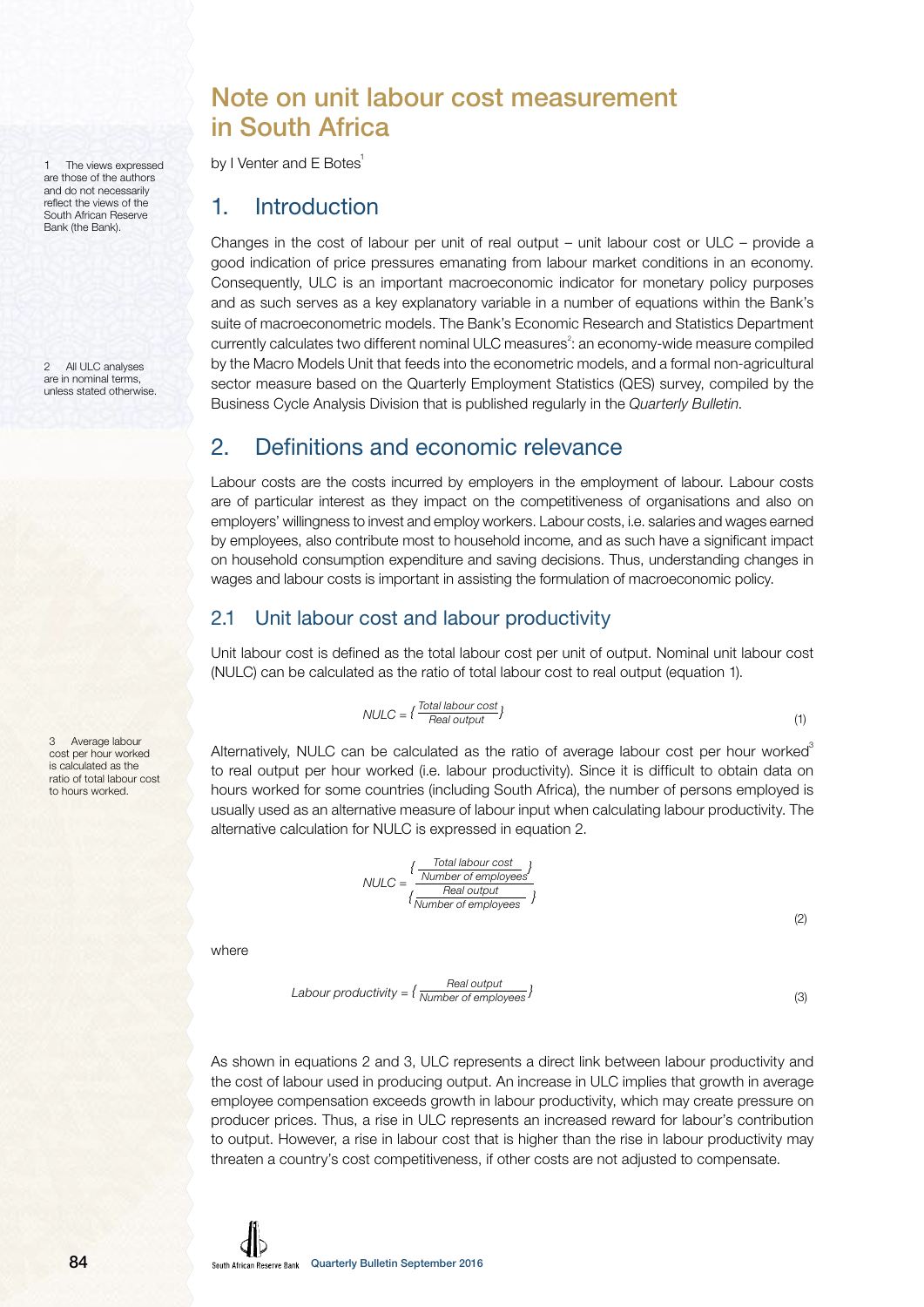#### 2.2 Building blocks of the Bank's two unit labour cost measures

As mentioned, the Bank currently calculates two different ULC measures; an economy-wide ULC measure utilised in the Bank's econometric models, as well as a formal non-agricultural ULC measure published regularly in the Quarterly Bulletin. In calculating the economy-wide ULC measure, equation 1 is applied:

Economy-wide ULC = 
$$
\{ \frac{Total compensation of employees}{Real gross domestic product} \}
$$
 (4)

Similarly, the formula for calculating the formal non-agricultural ULC measure is:

Formal non-agricultural ULC =  $\{\frac{\text{Gross earnings in the formal non-agricultural sector}}{\text{Real non-agricultural gross value added}}\}$ 

When comparing the two numerators, it should be noted that total *compensation of employees* is obtained from the national accounts, and thus covers the whole economy. According to the 2008 System of National Accounts (SNA) (page 139), compensation of employees is defined as:

"the total remuneration, in cash or in kind, payable by an enterprise to an employee in return for work done by the latter during the accounting period. Compensation of employees has two main components:

a. wages and salaries payable in cash or in kind, including enhanced payments and special allowances (e.g. overtime), regular supplementary allowances (e.g. housing), ad hoc bonus payments, as well as commissions, gratuities or tips received by employees; and

b. social insurance contributions payable by employers, which include contributions to social security schemes; actual social contributions to other employment-related social insurance schemes and imputed social contributions to other employment-related social insurance schemes."

Gross earnings of employees in the formal non-agricultural sector are obtained from the Statistics South Africa (Stats SA) Quarterly Employment Statistics (QES) survey and are defined in Stats SA's QES as:

"the payments for ordinary-time, standard or agreed hours during the reference period for all permanent, temporary, casual, managerial and executive employees before taxation and other deductions for the reference period. This includes salaries and wages; commission if a retainer, wage or salary was also paid; employer's contribution to pension, provident, medical aid, sick pay and other funds; allowances; etc., but excludes earnings of sole proprietors or partners of unincorporated businesses; commission where a retainer, wage or salary was not paid; payments to subcontractors and consultants who are not part of the enterprise; and severance, termination and redundancy payments. Gross earnings are the total sum of the earnings, including performance and others bonuses, as well as overtime payments for the three months of the reference quarter."

Although the scope of the compensation of employees and gross earnings measures is fairly similar (both exclude earnings of business owners and the self-employed, while differences relate mainly to certain types of allowances and commissions), the methodology applied to compile each variable differs noticeably. Gross earnings is the sum of earnings measured directly from the payrolls of companies surveyed in Stats SA's QES survey. Conversely, as a national accounts estimate compensation of employees is very seldom the result of direct measurement but rather estimated using a variety of sources for the various economic sectors.



 $(5)$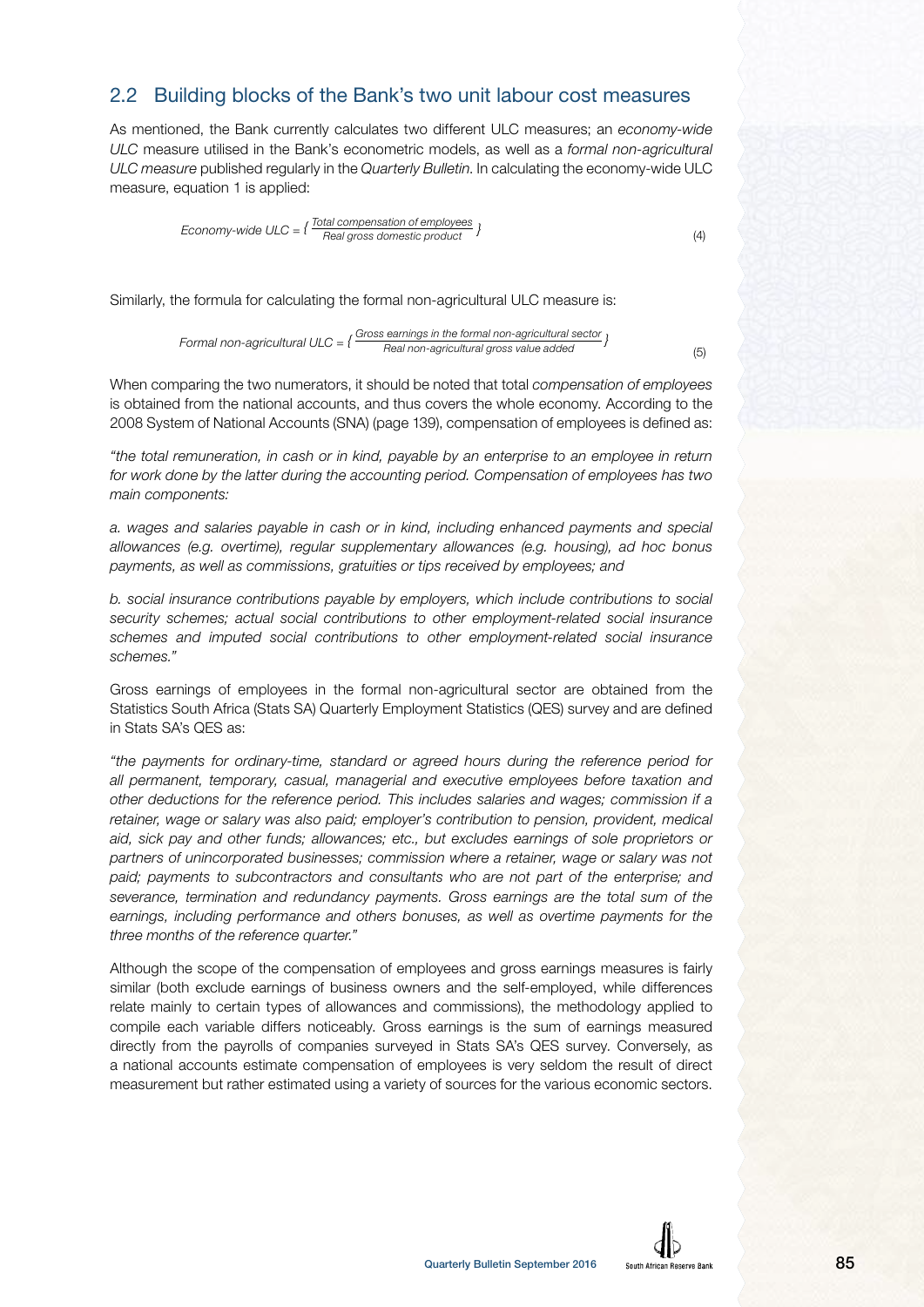### 3. Analysis of correlation with inflation measures

Unit labour cost currently feeds into the Bank's macroeconometric models as explanatory variable for core consumer price inflation as well as for final manufactured producer price inflation. In both instances, the economy-wide ULC measure is used. In this section, both ULC measures are compared with the two dependant variables in the models to see which ULC measure correlates better with each dependant variable. Correlation coefficients were calculated between each dependant variable and each ULC measure, using quarterly data over the period 1980 to 2015. In addition, the two ULC measures were lagged for up to six quarters in order to ascertain the degree to which current ULC changes explain future changes in the inflation measures.



The charts above show the results of the correlation analysis between core consumer price inflation and the two ULC measures, and between manufacturing producer price inflation and the two ULC measures respectively. Both ULC measures correlate better with core consumer price inflation than with manufacturing producer price inflation. Over the full sample period, the contemporaneous correlation coefficients of both ULC measures with both inflation measures are the highest, deteriorating slightly as the lag period is increased. It should be noted that this result is dependent on the sample period used. The more relevant finding, however, is that the correlation coefficients of the economy-wide ULC measure with both inflation measures are consistently higher than those of the formal non-agricultural ULC measure. This could largely be due to the fact that the economy-wide ULC measure is much smoother than the formal non-agricultural measure, which would make it more desirable for modelling and forecasting purposes.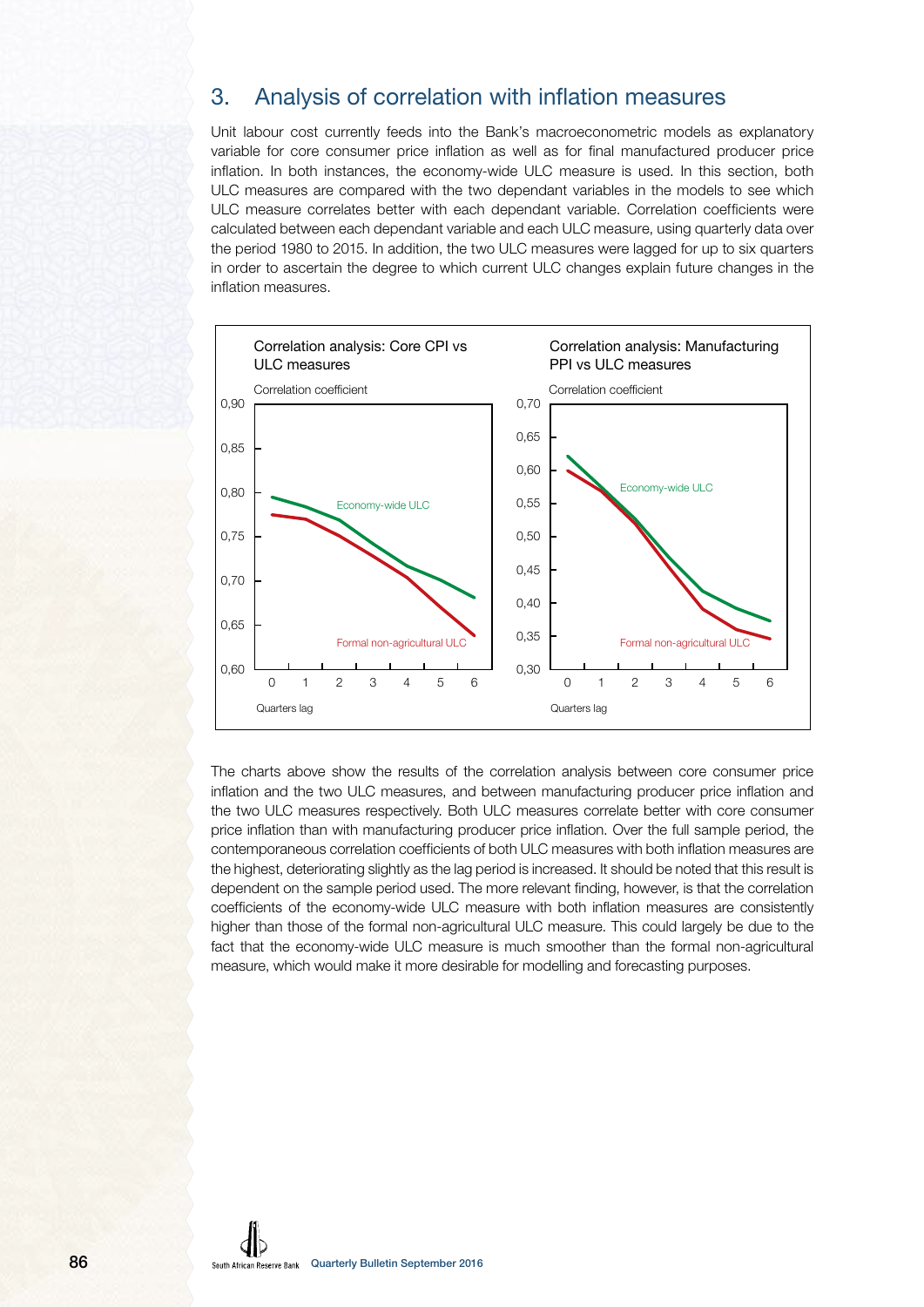# 4. Empirical analysis of the link between unit labour cost, wages and productivity growth

As discussed in section 2.1, ULC can be calculated using either equation 1 or 2. Expressing each term in equation 2 in natural logarithms, it can be rewritten as:

In ULC = 
$$
\ln \left\{ \frac{\text{Total labour costs}}{\text{Number of employees}} \right\} - \ln \left\{ \frac{\text{Real output}}{\text{Number of employees}} \right\}
$$
 (6)

Since natural logarithms can be substituted for growth rates, the formula can be rewritten further as:

$$
\Delta \text{ ULC} = \Delta \left\{ \frac{\text{Total labour costs}}{\text{Number of employees}} \right\} - \Delta \left\{ \frac{\text{Real output}}{\text{Number of employees}} \right\} \tag{7}
$$

where  $\Delta$  = the percentage change over four quarters.

The formula can be simplified further to relate growth in ULC to growth in remuneration per worker and growth in labour productivity:

$$
\Delta \text{ ULC} = \Delta \{ \text{Remuneration per worker } } - \Delta \{ \text{ Labor} \text{ productivity } \}
$$
\n(8)

The formal non-agricultural ULC measure is calculated using equation 1. However, to confirm whether changes in this ULC measure are consistent with wage and labour productivity growth, it can also be calculated using equation 2.



The chart on the left-hand side above shows year-on-year growth in quarterly gross earnings per worker and in labour productivity from 1980 to 2015, while the chart next to that depicts the difference between these two indicators, representing ULC calculated with equation 2, together with the standard formal non-agricultural ULC measure, calculated with equation 1. These two measures are virtually identical, illustrating the relationship between ULC, gross earnings growth and labour productivity growth. The relationship holds so closely because both gross earnings and employment are obtained from the same source, namely the QES survey, where earnings are surveyed directly from enterprise payrolls and matched to employment.